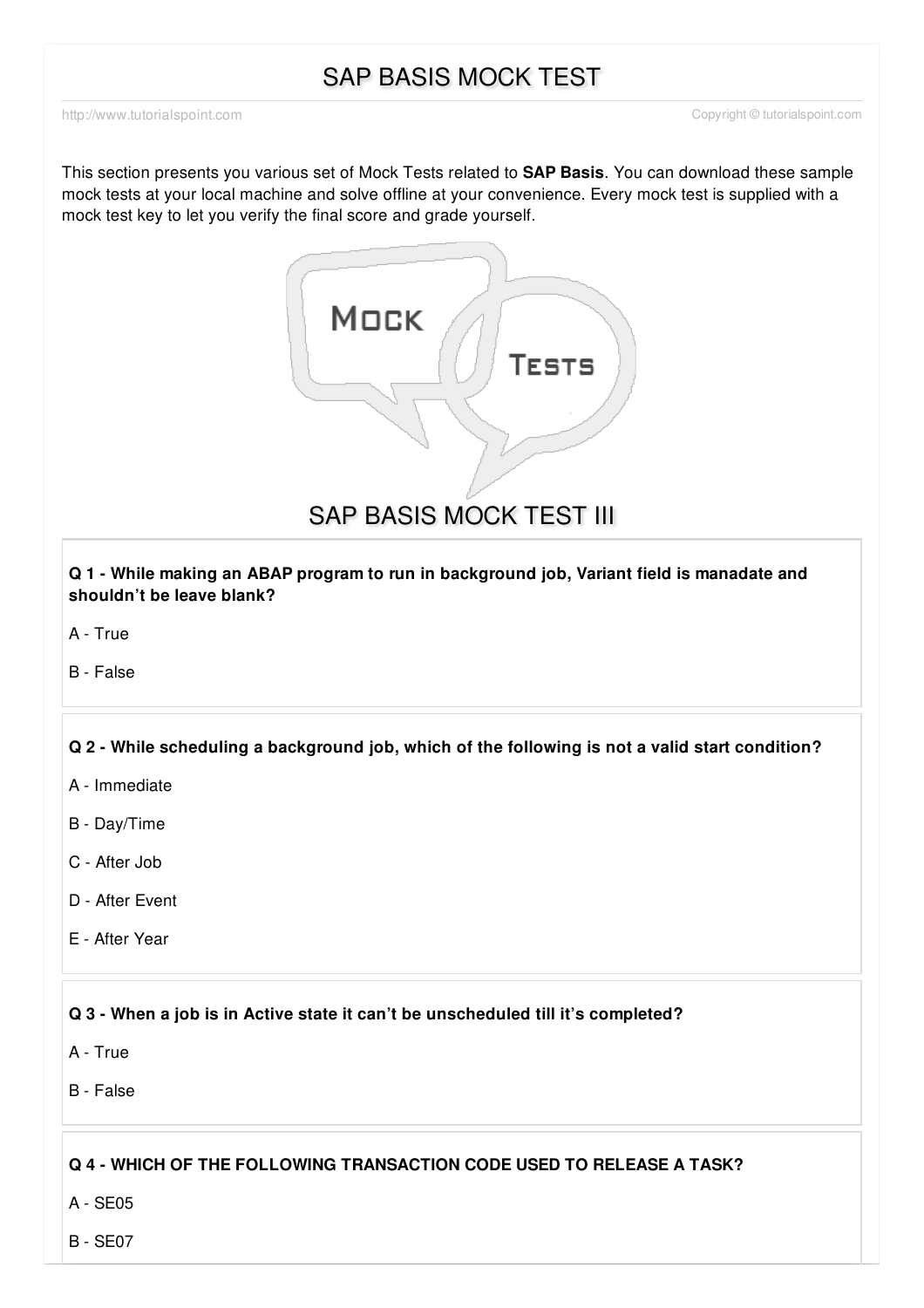- C [SE04](javascript:void(0);)
- D [SE09](javascript:void(0);)

# **Q 5 - Which of the following subdirectory in SAP system is used to keep support packages before deployment?**

- A [/USR/SAP/TRANS/EPS/IN](javascript:void(0);)
- B [/USR/SAP/TRANS/OUT](javascript:void(0);)
- C [/USR/SAP/TRANS/LOG](javascript:void(0);)
- D [/USR/SAP/TRANS/SUPP](javascript:void(0);)

#### **Q 6 - Which of the following is not a valid job status in job overview tab?**

- A [Released](javascript:void(0);)
- B [Ready](javascript:void(0);)
- C [Active](javascript:void(0);)
- D In [Process](javascript:void(0);)
- E [Finished](javascript:void(0);)

# **Q 7 - Which of the following can be used to delete multiple jobs in SAP system?**

- A [RSRTC](javascript:void(0);)
- B [RSBTCDEL2](javascript:void(0);)
- C [RSBTLDEC2](javascript:void(0);)
- D None of [these](javascript:void(0);)

# **Q 8 - Which of the following is used to manage, configure the changes in SAP repository and other objects in TMS?**

- A Change and Transport [Organizer](javascript:void(0);) CTO
- B [Transport](javascript:void(0);) Domain controller
- C [Tools](javascript:void(0);)
- D RFC [Connection](javascript:void(0);)

# **Q 9 - Which of the following file under usr/sap/trans/bin directory which stores TMS configuration and is used by systems and domains for checking existing configurations?**

A - [TRANSPORT.CFG](javascript:void(0);)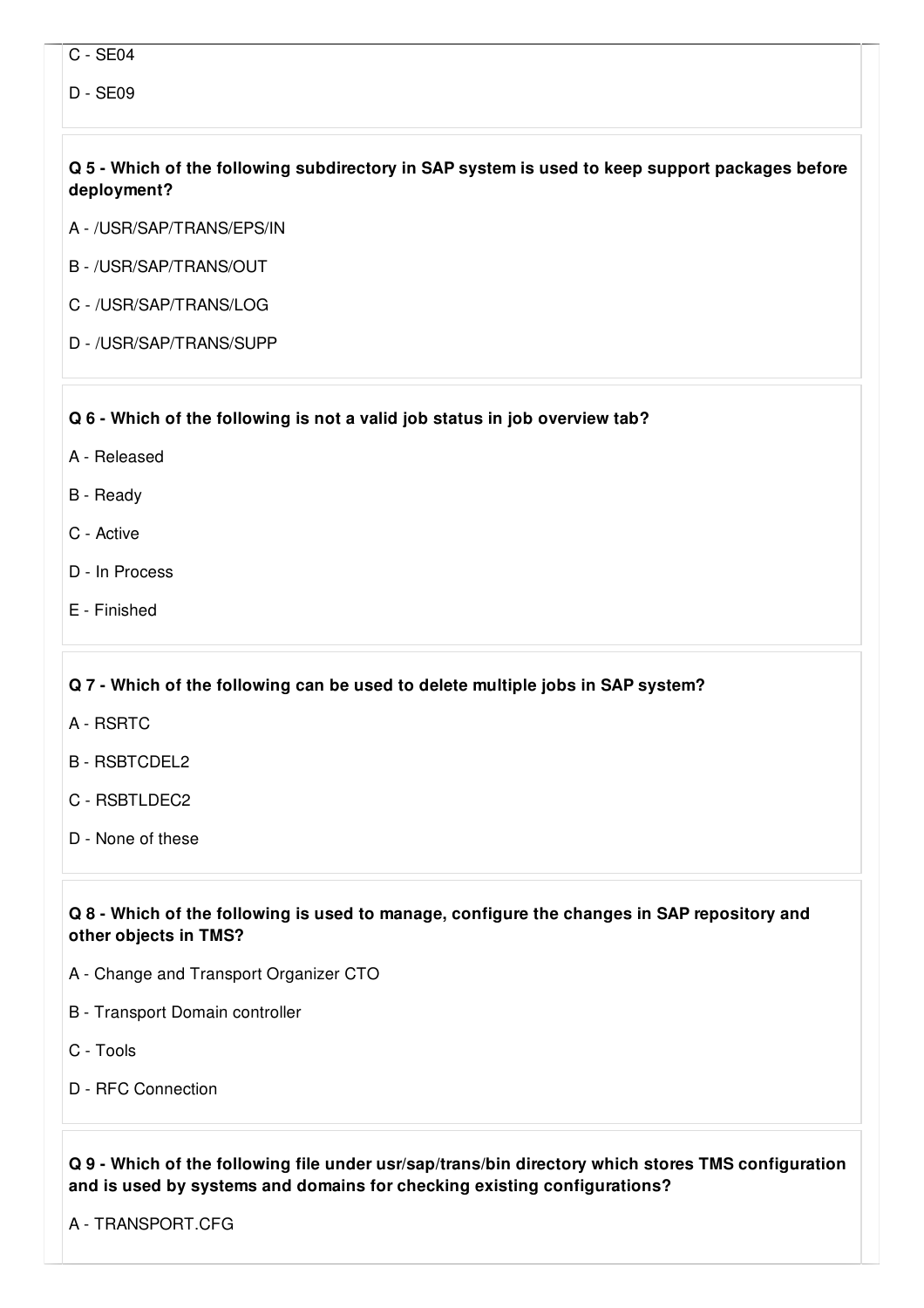- B [TMS.CFG](javascript:void(0);)
- C [DOMAIN.CFG](javascript:void(0);)
- D All of the [above](javascript:void(0);)

#### **Q 10 - Which of the following transport routes, Transport layers are not required?**

- A [Consolidation](javascript:void(0);) (From DEV to QAS)
- B [Delivery](javascript:void(0);) (From QAS to PRD)
- C None of [these](javascript:void(0);)

#### **Q 11 - Which of the following client should be used to configure STMS?**

- A [000](javascript:void(0);)
- B [001](javascript:void(0);)
- C [066](javascript:void(0);)
- D [800](javascript:void(0);)

# **Q 12 - Which of the following represent the components of R/3 system architecture?**

- A Database, Application, [Presentation](javascript:void(0);)
- B Quality, [Development,](javascript:void(0);) Production
- C Demo, Training, [Development](javascript:void(0);)

# **Q 13 - Which of the following represents a standard format of a Transport request?**

- A [<SID>K<Number>](javascript:void(0);)
- B [<SID><Number>K](javascript:void(0);)
- C [K<Number><SID>](javascript:void(0);)
- D None of the [above](javascript:void(0);)

# ANSWER SHEET

| <b>Question Number</b> | <b>Answer Key</b> |
|------------------------|-------------------|
|                        | B                 |
| ာ                      |                   |
| ാ                      | A                 |